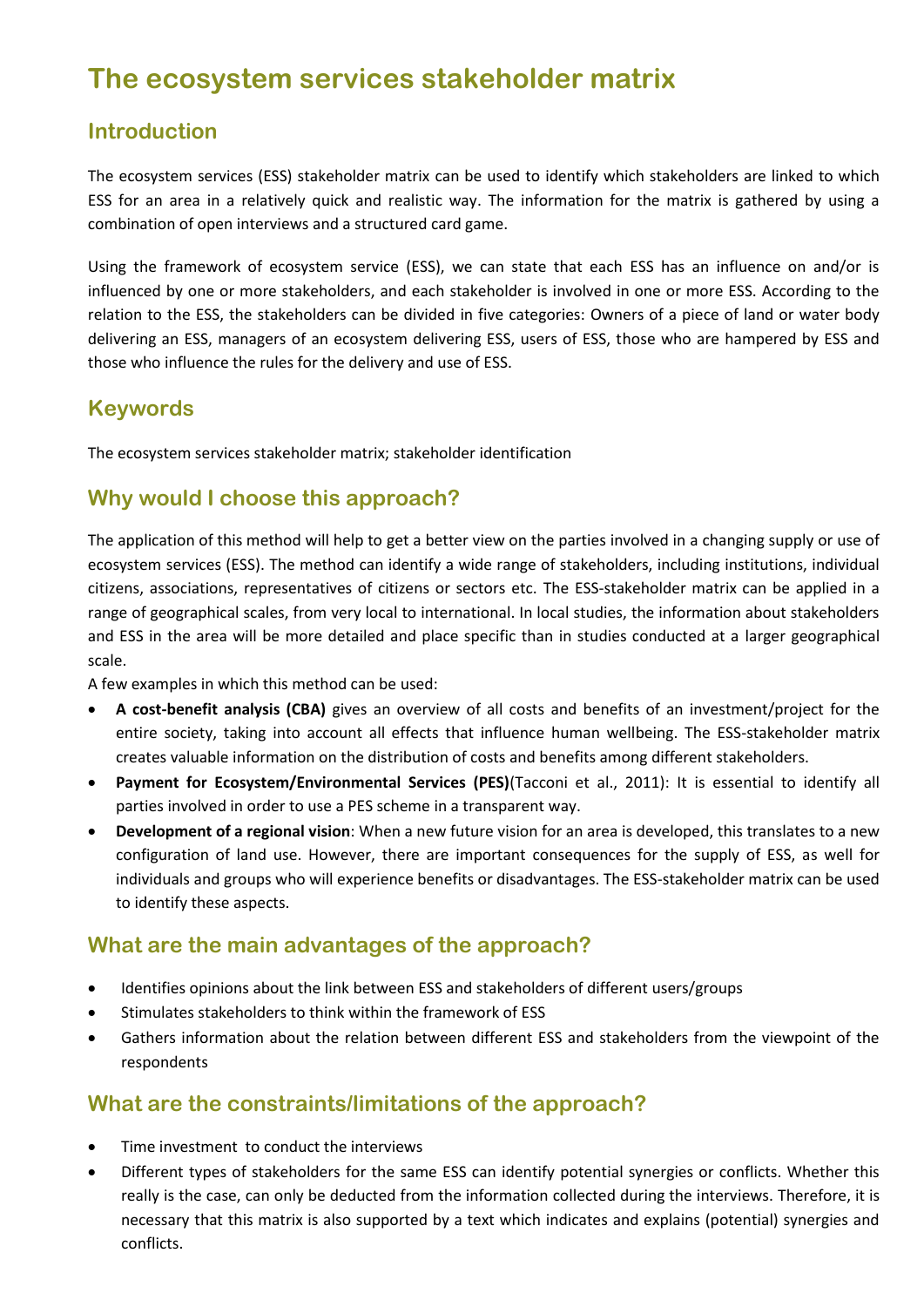## **What types of value can the approach help me understand?**

The ESS-stakeholder matrix creates information on the distribution of costs and benefits among different stakeholders related to ecosystem services.

#### **How does the approach address uncertainty?**

The identification of stakeholders is not a static delineated fact, but a starting point. For instance, it can help to invite an initial group of stakeholders for a starting workshop of a project.

#### **How do I apply the approach?**

The information to fill in an ESS-stakeholder matrix is collected during interviews with stakeholders. In these interviews a "card game" is used, with each card representing one ESS. These cards can easily be combined with the stakeholder classes of the matrix with questions about who is involved in dynamics related to each ESS.

#### **Step 1 Preparation**

In the first step, it is important to refine the aim of the exercise. The questions below can help in this process:

- To what extent will you actively involve the stakeholders in the exercise?
- What is the relevant delineation of the study area? The most important stakeholders who have influence or are impacted by a change in land use or ESS within the study area should at least be involved. However, it is possible that important ESS managers, who have an important influence on the delivery of ESS within the focus area, are situated outside the study area. At the same time ESS users from outside the focus area can be impacted by what is happening in the area. In that case it is useful to take these in account in the analysis as well.
- Do all ESS in the study area have to be identified? For regional planning or a Cost-Benefit Analysis, it is essential to take into account all relevant ESS.
- Do you want to identify the actual, potential, future and/or desired stakeholders? This choice can give very different results.

#### **Step 2: Completing and using the matrix**

#### **Step 2.1: Collection of information through document analysis**

The first step in the identification of stakeholders and relevant ESS in a certain area is a research about the availability of relevant information on the focus area. Possible sources of information are: Literature and reports, interviews from other studies, land user's map of the area, newspaper articles, online information/websites etc.

Each source of information has its own viewpoint. Therefore, it is recommended to compare different sources of information to obtain a more reliable result (triangulation). This research can already provide interesting information about the most important stakeholders and ESS in the focus area, and can reveal possible conflicts or synergies. In the exceptional situation that all relevant information is already available, the research can be stopped after step 2.1. However, in most cases this will not be sufficient.

After this first step, you fill out the ESS-stakeholder matrix with the new information in order to be able to ask more direct/specific questions about remarkable elements in step 2.2.

#### **Step 2.2: Collecting information with interviews**

In the initial step of the interview, interviewees are asked some open questions. Interesting questions can be:

- How are you involved in the area?
- Who are the most important stakeholders in this area?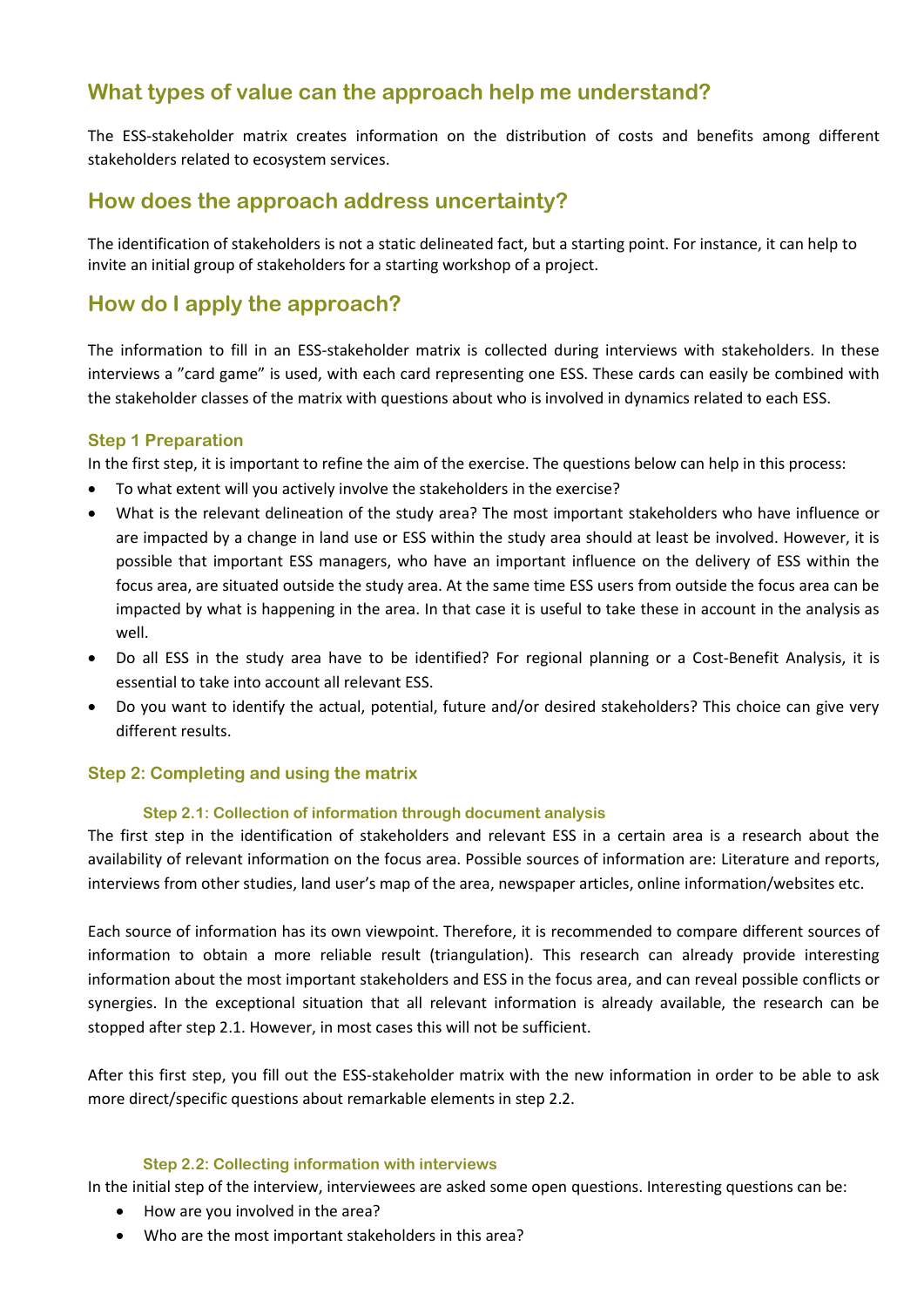Which groups are working together?

In the second step, a card game is used (Simoens and Demeyer, 2013). During this card game, the respondent is asked to mainly talk about the stakeholders who are involved with certain ESS in different ways, rather than focusing on the identification of ESS. Ask specifically for these players, eg. Not "the population" but who? A specific street? A certain age category?

The choice of respondents to be interviewed has a big influence on the results of the stakeholder-ESS identification. Therefore, it is essential to select a **well-balanced mixture of people with different opinions and expertise.** If you only have limited time, you can focus on a few key **'Key informants'** (persons with a specific knowledge on the focus area) with a **"helicopter view".** In this way, you can collect a fair amount of information with a limited number of interviews. These persons are preferable located on 'nodes of social networks', eg. people who receive many different perceptions and thus have an oversight on what's going on in certain groups.

#### **Figure 1: Visual representation of the collected information per stakeholder**

Each interview gives different pieces of information. The rectangles (on the left of the arrow) represent 8 individual interviews. Each colored cell represents a piece of information concerning the link between an ESS and a stakeholder. The big rectangle (on the right of the arrow) shows the compilation of the information.



| Requirements                             |                                                                                                                                                                       | Comments                                                                                                                                                                                                                                                                                            |
|------------------------------------------|-----------------------------------------------------------------------------------------------------------------------------------------------------------------------|-----------------------------------------------------------------------------------------------------------------------------------------------------------------------------------------------------------------------------------------------------------------------------------------------------|
| Data                                     | Data is available<br>x Need to collect some new<br>data (e.g. participatory<br>valuation)<br>Need to collect lots of new<br>data (e.g. valuation based on<br>surveys) | Document analysis, stakeholder interviews                                                                                                                                                                                                                                                           |
| Type of data                             | Quantitative<br>x Qualitative                                                                                                                                         |                                                                                                                                                                                                                                                                                                     |
| Expertise and production<br>of knowledge | Working with researchers<br>within your own field<br>Working with researchers<br>from other fields<br>x Working with non-<br>academic stakeholders                    | One person can do the preparation, the interviews<br>and the analysis. When focus groups are used, it is<br>interesting (but not necessary) to work with two<br>persons: one moderator to guide the discussions, and<br>one assistant to manage practical issues (taking<br>notes, technical aid, ) |
| Software                                 | x Freely available<br>License required<br>Advanced software<br>knowledge required                                                                                     |                                                                                                                                                                                                                                                                                                     |
| Time resources                           | x Short-term (less than 1                                                                                                                                             |                                                                                                                                                                                                                                                                                                     |

#### **Requirements**